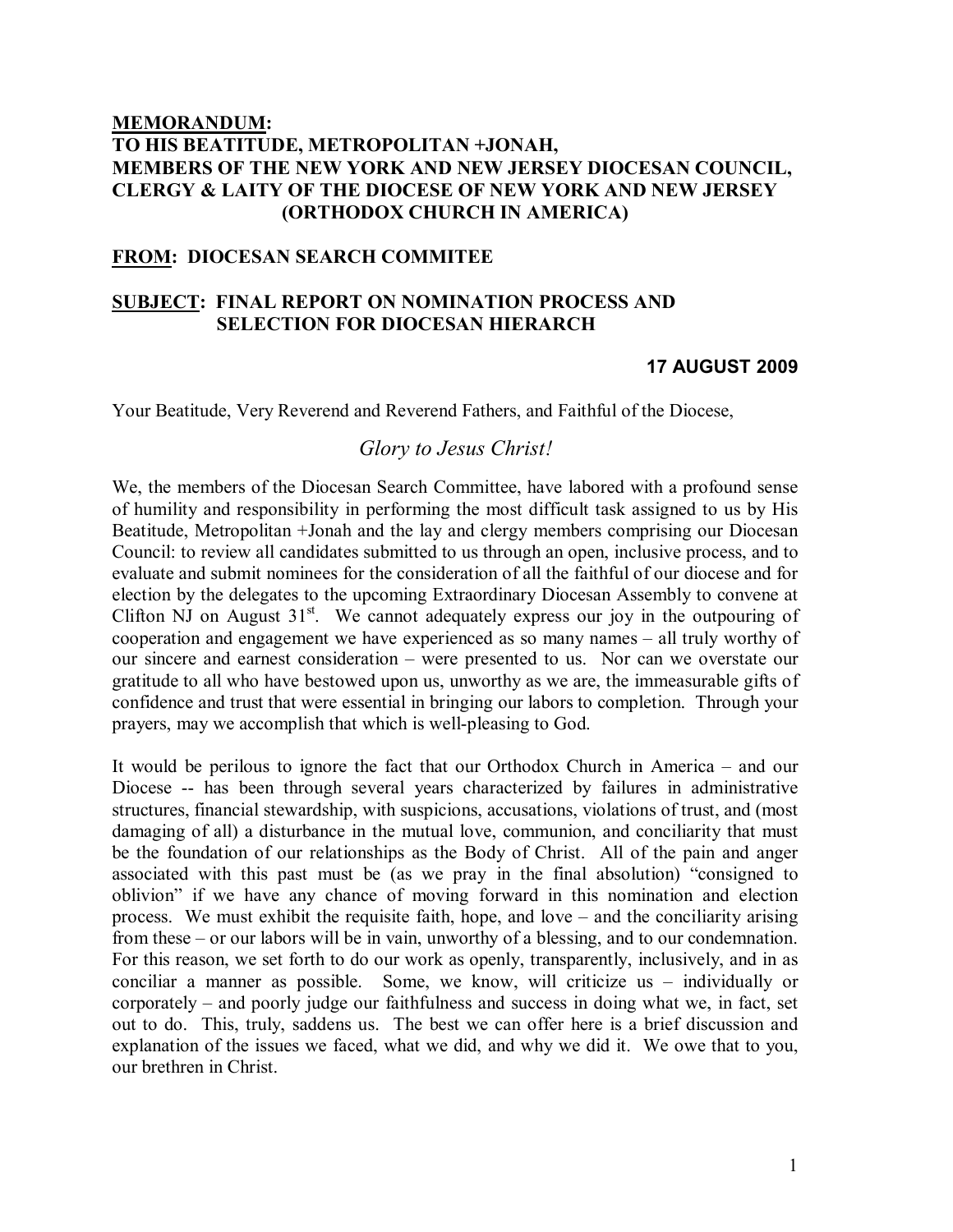### Issue: Clericalism

There is a very damaging, false notion that the laity are detached from the clergy, and that the clergy are significantly "different" from the laity. A superior/inferior model can arise and if it does, or when it does, the Church suffers greatly. We lose the Lord's mandate that "it must not be so among you." The alienation of laity and clergy poisons us. It is corrosive; it must not be the case! The clergy are those ordained – by the "Axios" of the Hierarch, brother clergy, and laity -- with a particular scope of liturgical function and responsibility. They must carry out their sacred priestly vocation in the midst of the whole Church within a structure of accountability. In particular, the priests and deacons are accountable to the bishop for their stewardship of the life of the parishes. However, all members share responsibility for the Body, with uniquely different talents, abilities, and levels of functional accountability. The priests and bishops are accountable for each member of the Body by their ordination; they are accountable to one another and for one another in priestly brotherhood; laity are accountable, in like manner, for their brothers and sisters in Christ, for one another, the good-estate of their parish, their priest, their deacon, the children, and so on. We are all accountable because our love for one another – and our unity in Christ – demands this of us. Therefore, we made every attempt and used every means at our disposal to communicate with everyone in our diocese – laity and clergy equally – all things pertinent to our work. We hope that as more detailed information is discussed in the following paragraphs, you will understand why some things were not revealed, discussed openly, or remain confidential. It should be noted that two official memoranda (July 15 and July 27) were addressed to all the clergy and laity of the diocese, and sent by email to every parish priest for full dissemination to the faithful of every parish. Any breakdown in communication at the parish level was not within our control and we deeply regret any circumstance in which a faithful member of our diocese was left uninformed and unengaged. We believe our actions acknowledged that every member of the Church – the Body of Christ -- is vitally important; each must have a voice, and each must be heard. We did what was in our power and within our control to make this a reality as we did our work. We beseech our brethren of the diocese of New York and New Jersey to purge all vestiges of the "priest vs. laity," "we and they" cynicism and suspicion so we can further develop the life of the whole Church, and facilitate participation by more and more members of the Church in the process of true conciliarity.

### Issue: Responsibility

There are two related attitudes that constitute unseemly baggage from the past: temptations that have afflicted the Church and distorted her life and, indeed, her conciliarity. Both stem from an abrogation of responsibility. Clericalism arises, in part, from an abrogation of responsibility by the laity in the affairs of the church, with the clergy taking over (or, in some cases, seizing) all functions. Even the loss of the traditional ministerial role of the diaconate and the true pastoral role of the episcopate with the concentration of all ministry, administration, and decision-making in the priests is a form of clericalism. In like manner, the second attitude -- trusteeism -- comes from a refusal of the clergy to accept their responsibility for the non-liturgical aspects of parish life, resulting in the total appropriation of these matters by lay leaders. Hence, the fragmentation takes hold and festers. This results in priests being responsible for what happens "in the altar" with the parish council assuming responsibility for everything else in the Church. One accurate way to diagnose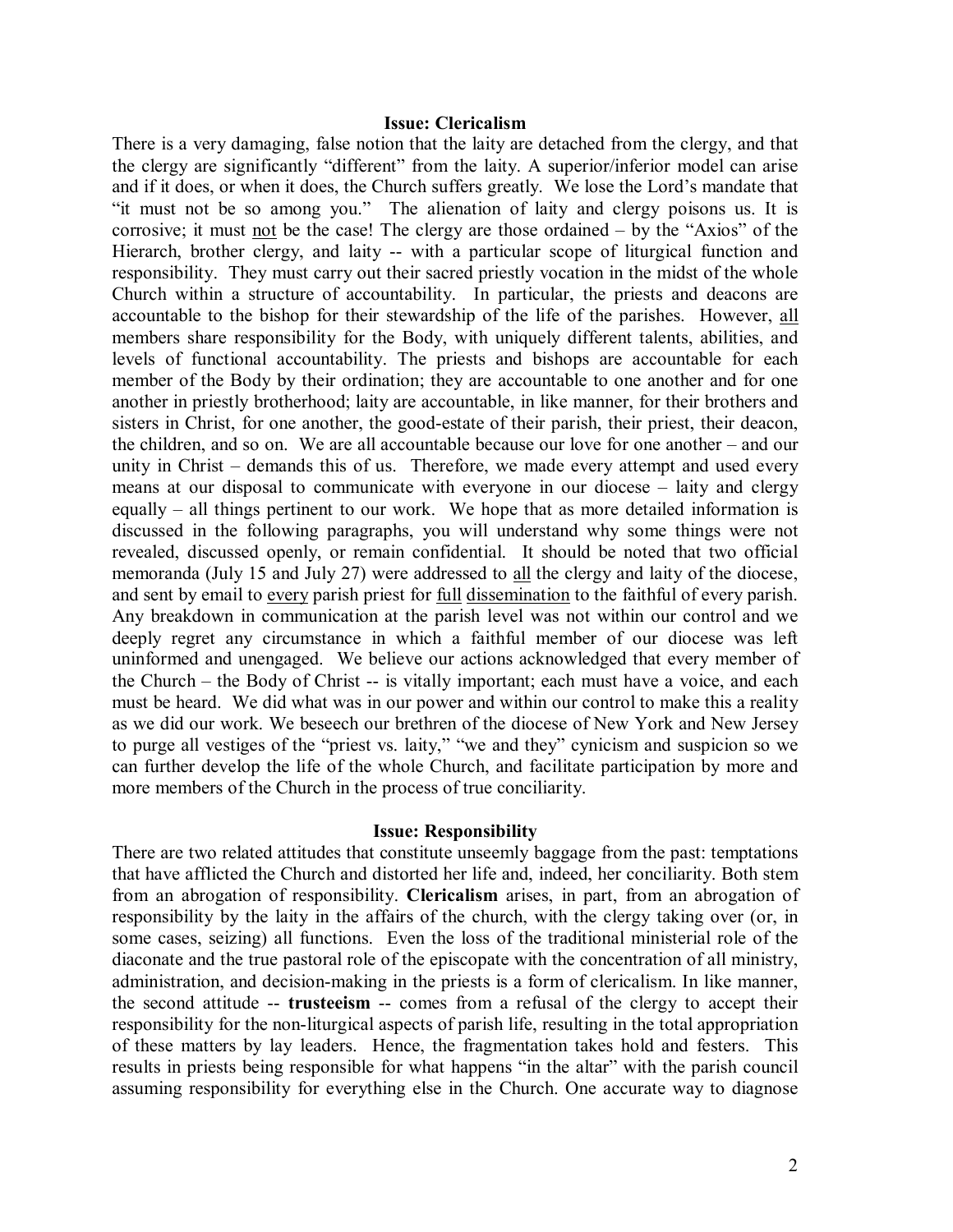such examples of fragmentation in the life of a parish is "dysfunctional." Both clericalism and trusteeism result in a breakdown of conciliarity. The result of both is a body that limps (at best) or is unable to stand (at worst). What we must finally acknowledge is this: the integrity of clergy and lay responsibility in a structure of accountability is critical. "Conciliarity" can be shown in shared responsibility with distinct levels of function and accountability. In both of the dangerous reductions, function and authority become identified with power. And, power with status; and status with importance; and importance with value. There inevitably comes, by the prompting of the evil one, tremendous resentment and mistrust by disenfranchised persons. If we are honest, we must confess that too often, and in too many places, this has cursed us. Both the clergy and laity must recognize and joyously embrace their areas of function and responsibility; supporting one another in love as they fulfill their callings and vocations. The rector of a parish, or the bishop of a diocese, has ultimate accountability for every aspect of the life of the community under his care: liturgical, spiritual, financial, legal, and administrative. But he cannot do it alone; he must not attempt to do it alone as (in liturgical analogy) he must also never celebrate the Holy Eucharist in isolation from others. It must be done with true inclusion and cooperation of the laity. To paraphrase, the image used by Saint Paul concerning the body is very valuable: the eye is not the foot, which is not the hand; there are parts more or less presentable, more or less private. Yet it takes all the parts working together, doing what they are supposed to be doing. All have to be united to the Head – Jesus Christ -- the real Leader of the Church.

#### Issue: Parochialism

It is sad, but true, that our diocese – for various reasons and over a long period of time – has created an environment in which parochialism often became the status quo in parishes. There is no need to affix blame here; from the parish perspective this was a matter of necessity. In the absence of active and engaged involvement from a hierarchical authority and the resulting lethargy in diocesan functions, is it any wonder that individual parishes would act primarily in their own best interests and see these interests as being the most important work of the Church? How could they do otherwise? Why would they have reason to think otherwise? As much as the clergy might teach and preach about "the larger Church" of which we are all members, most of our faithful (including the lay leadership in parish councils, choirs, teachers, etc.) do not have any tangible experience of this "larger Church" beyond an occasional fleeting visit by a hierarch, and that (in most cases) on a once-in-five years, once-in-ten years, or "so long ago no one remembers" timeframe. One layperson put it this way: "Father, I don't know how the Church is supposed to be organized, but in my experience of 24 years it seems to be a very loosely connected association of independent churches." The fullness of the Church and the wonderful relational terms we use regarding her – one, holy, catholic, apostolic, conciliar – are for the most part, and in the actual experience of parish life, theoretical. It must be said, in fairness, that there are a good number of parishes that have done a fine job in making connections with sister parishes in their area, often going beyond the boundaries of the OCA. This is, by God's grace, a very good thing. So too, it is a blessing to see that some parishes reach out into their local communities and offer acts of philanthropy and assistance to those in need. These "outreaches" should continue and must be encouraged. However, the icon of a diocese of parishes gathering around their archpastoral shepherd in mutual faith, hope,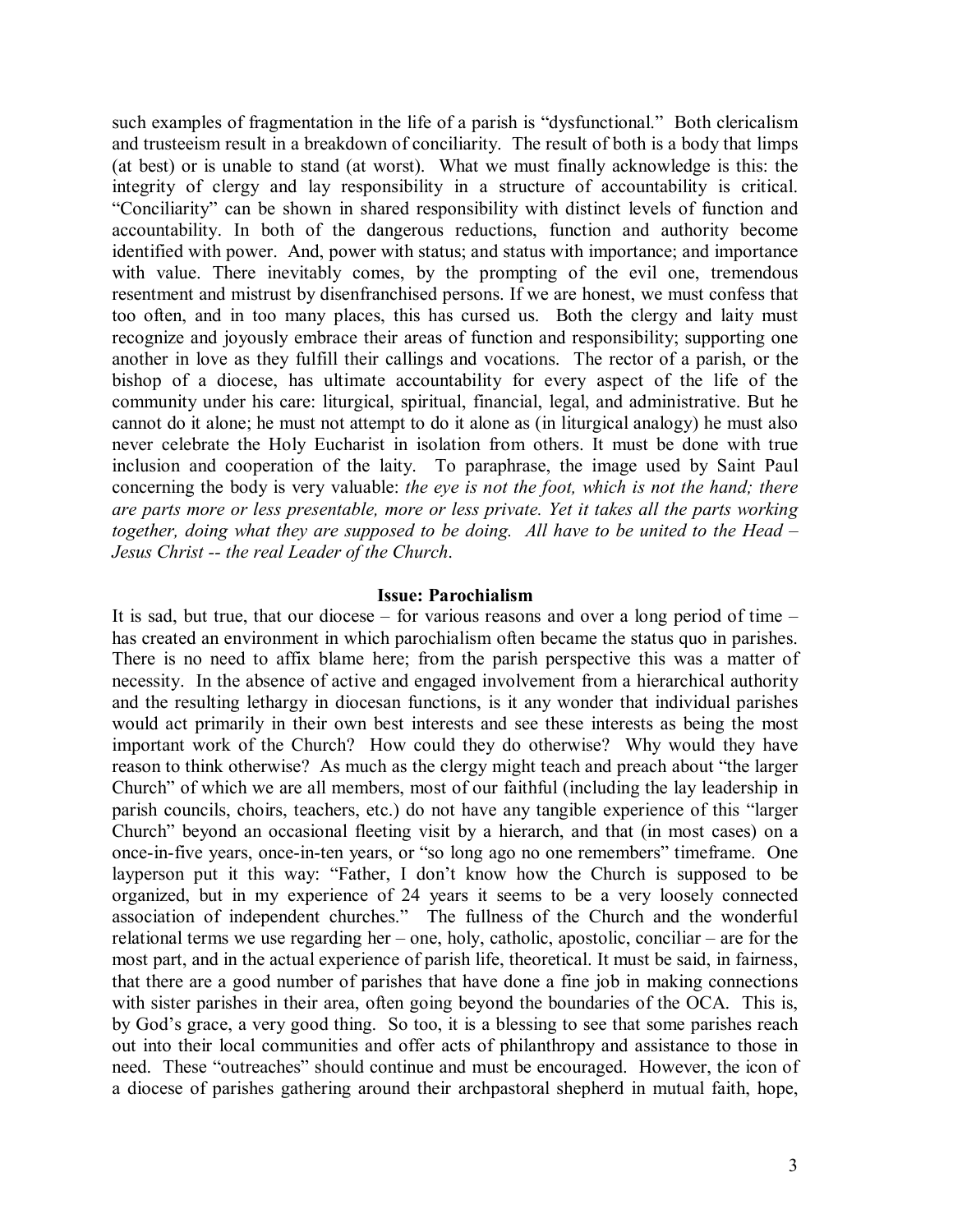and love – laboring together in Christ's vineyard – must not only be our desire, it must become our reality. If not, we teach and preach a vision of the Church that "is in vain" or, God forbid, we simply stop preaching it altogether in the face of "reality" and sacrifice a fundamental and foundational truth of what we have been called, ordained, and commissioned to be -- Body of Christ. Today our diocese, in the process of this hierarchical nomination and election process, is at the crossroads of challenge and opportunity. The easy way of decrying the past and settling for the status quo with pessimism and cynicism must be denounced; rather, we hope that you, brethren, will recall and renew the image of the Church in all of her fullness and seek to look toward to the days when we shall, indeed, be a diocese of parishes united to our hierarch in a real, perceptible, and observable manifestation of what it is to be the "larger Church": one, holy, catholic, apostolic ... conciliar.

# Issue: Conciliarity

Conciliarity does not mean democracy. Conciliarity is not about majority or plurality; it is not about voting and referendums. Neither is conciliarity opposed to utilizing democratic principles, voting, etc. when deemed appropriate. It is about wholeness and mutuality. Its root concept is found in the Russian word, **Sobornost**. This refers to both conciliar structure (councils) and catholicity (wholeness or integrity). It can only happen when each part of the conciliar structure has complete integrity in its own personal life and its communal life within the Church; when each is working in the proper order to build up the whole. Each "responsibility" has to be functioning in "accountability" for it to participate in the whole. Thus, the bishops must take full responsibility and be accountable to one another and to the Metropolitan, as well as to the entire Body of laity and clergy, for the stewardship of their diocese or area of responsibility. The Metropolitan has to accept full responsibility to maintain the unity of the whole, the Holy Synod of Bishops locally, and in relationship with Synods of other Orthodox Churches world-wide. The Metropolitan must be accountable to the Holy Synod of Bishops for his stewardship of the office entrusted to his care. Every order or function of the Church -- Diocesan Councils, Metropolitan Council, Diocesan Assemblies, and the All American Councils -- must be accountable to the structures above them, beside them, and supporting them. We should expand our discussion of this to every area and aspect of life in the Church, and to every person be they laity or clergy, but for the sake of brevity let it suffice to say that the extension of conciliarity to every member of the Church is fundamental. In short, conciliarity involves responsibility and accountability in mutual love *of all and for all*. To imagine that such conciliarity is possible without inclusion, respect, dialogue and cooperation is madness.

## Issue: The Search Committee Members

Several inquiries were offered, without malice or guile, as to why we (specifically) were selected to be the Search Committee and why there are no lay representatives on the Search Committee. These are, we agree, valid and good questions. Here's the most direct and accurate answer we can provide:

Firstly, the composition of the Search Committee was the decision of His Beatitude, Metropolitan +Jonah as our Locum tenens. He did so with the unanimous consent of the elected members (clergy and laity) of the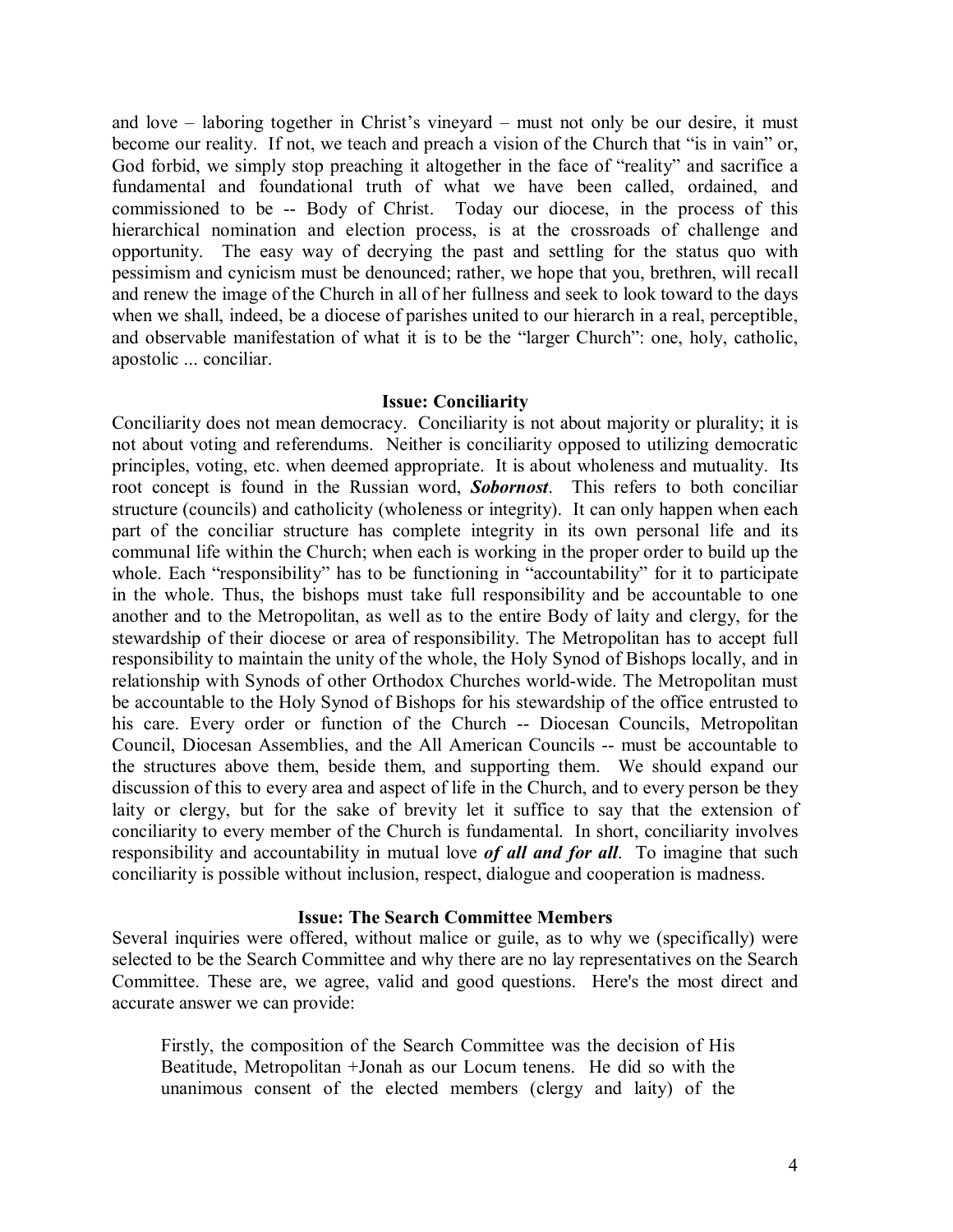Diocesan Council representing the parishes of New York and New Jersey. The members of the Search Committee are the duly installed Deans of the three diocesan deaneries (New Jersey, New York, and New York City), each elected by the clergy of their respective deaneries, and the Chancellor of the Diocese installed by Metropolitan +Jonah. Secondly, there are considerations in the process of evaluating potential nominees to the high office of hierarch that are extremely personal and of a confidential nature. To be thorough and conscientious, the Search Committee needed to consider a multitude of factors involving personal records and matters requiring documentation often including (but not limited to): police background investigations, psychological screenings, official diocesan records, moral character, intellectual capacity, misconduct, disciplinary actions, references, etc. It seems wise and prudent, therefore, that persons with pastoral and administrative experience – with a functional and sacred understanding of the seal of a confession -- be given the charge to conduct a thorough search of candidates to this high office. True, a layperson(s) could be enlisted and, probably by sworn affidavit of consent, promise to hold all matters in absolute confidentiality. However, in the case of certain crimes or misconducts – and perhaps even in a civil case of slander or liable -- this would most likely not be sustainable in a court of law. Moreover, if a lapse of confidentiality did occur regarding any confidential matter (positively or negatively reflecting on an individual) the Church would have little or no recourse or definitive disciplinary action in the case of a layperson as opposed to a member of the clergy. Even the civil courts have maintained the complete nature of "privileged communication" among clergy, and military chaplains (clergy) have been protected against being compelled to divulge privileged communications in federal courts. In addition, should it be considered odd or inappropriate that a potential chief shepherd would be interviewed and evaluated by the parish shepherds whom he would lead along with their flocks? During the search process, as constituted, there was interaction and cooperation between laity and clergy: laity provided many of the names for consideration, and laity were (whenever appropriate) interviewed. And, now the laity will comprise the vast majority of persons in parishes deliberating and prayerfully considering the recommendations of the Search Committee. The laity will, as disseminated by the parish priests, obtain this letter and the attached biographies of those nominated for the high office of diocesan hierarch. All the clergy of our diocese (the parishes) will receive this letter by email simultaneously as it is released to His Beatitude and the members of the Diocesan Council. We expect every parish priest to do their part in ensuring the openness, inclusivity, and conciliarity of this process as we move forward. When we gather for the Extraordinary Diocesan Assembly, the laity should represent a 50% share of the voting delegates. We do believe, brethren, that we "have it right" this time. If there is a better way and lessons are to be learned, may God help us to use our experience in guiding those who will follow us.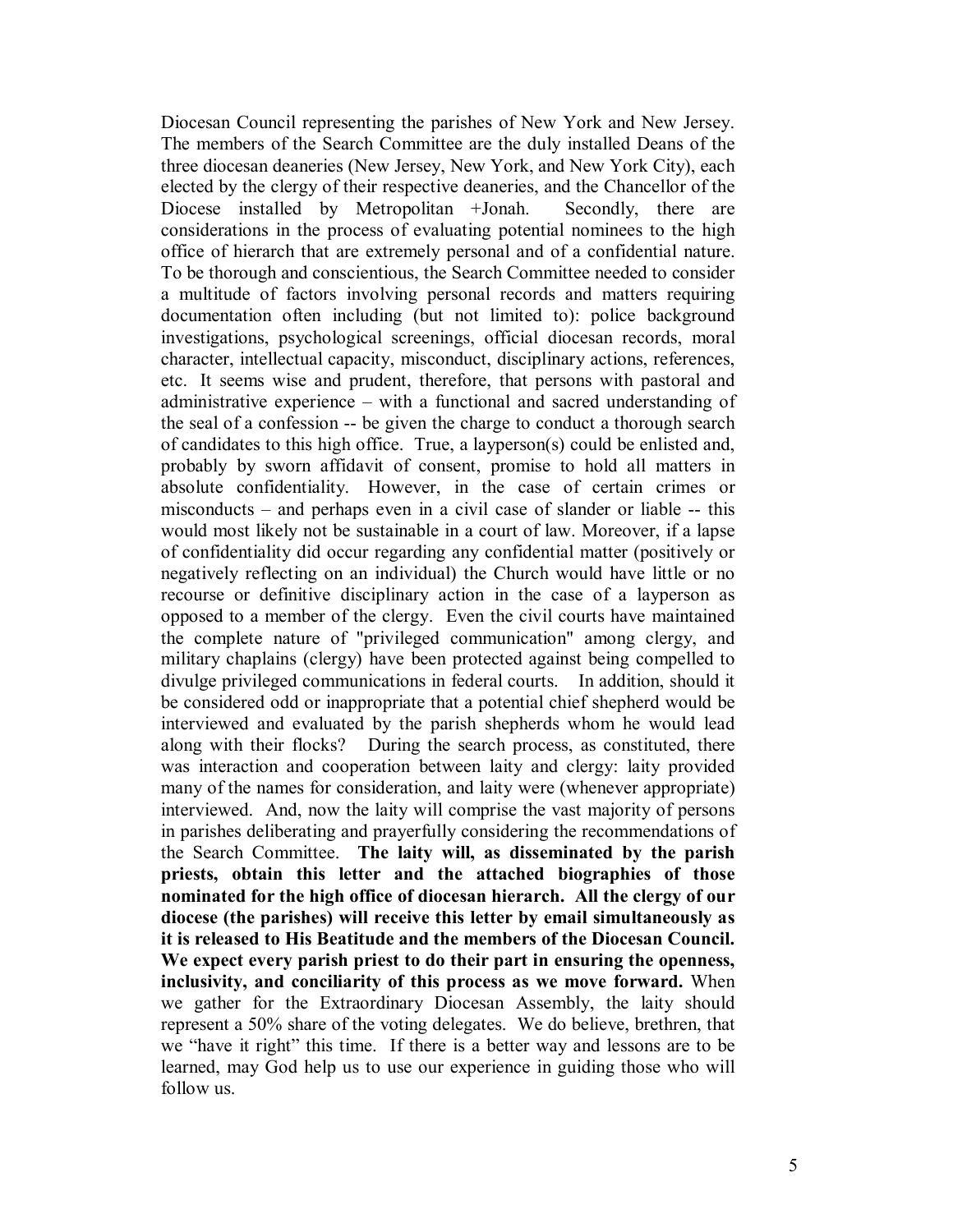### The Selection Process

We must state, for the record, that without exemption there were **no** limitations, directives, or candidates imposed on the Search Committee from any external source of leadership in the Church: the Metropolitan, the Holy Synod, the Central Church Administration of the OCA, or others. No manipulation of the candidates or the workings of the Search Committee was attempted from within the diocese of New York and New Jersey. If such intervention had been attempted, we would report it to you; we pledged to one another that any such interference would not be tolerated to any degree. We did become painfully aware, however, of intentional attempts to ridicule, condemn, and interfere in the deliberations of our diocese from a notable Internet site originating outside of the borders of our diocese. For better or worse, such things spawn and multiply on the Internet, and many things were posted on various sites and blogs regarding our work and the upcoming work of the Extraordinary Diocesan Assembly. We feel it appropriate to admit and report our disdain and disappointment in the fostering of intrigue, conjectures, unfounded opinions, and just plain old-fashioned "gossip" that was – and, no doubt, will be – the sum and substance of persons foreign to our conciliar body (the diocese of New York and New Jersey) thrown into the Internet wind in an attempt to sway or influence the outcome of our nomination and selection process. Such is not a conciliar principle amongst brothers dwelling in unity. We call upon ourselves, and all of you, to flee the temptation to engage in such unproductive and spiritually dimming "twittering." There's a time and place for true and rational discourse; then there's gossip and a self-serving, self-aggrandizing clamor for attention. We trust you to know the difference and act accordingly, and we denounce as false any and all reports contrary to what we have explained here as our motivation and our procedures as a Search Committee.

#### A Summary of Actions

The Search Committee, in an effort to make the process as conciliar and all-inclusive as possible, sent out several e-mail communications to all the clergy and the parishes within the Diocese soliciting names for nomination as well as communicating the processes by which candidates would be evaluated and nominated. We felt strongly that all the clergy and laity in our diocese should have an influential voice in the search process, and that the nominee(s) submitted to the Extraordinary Diocesan Assembly and subsequently to the Holy Synod of Bishops for canonical election should truly represent the mind and heart of the faithful of the diocese. We diligently sought to honor both the sincerity of the candidates presented to us and the personal dignity and confidentiality of each nominee.

In numerous meetings the committee reviewed, discussed and deliberated concerning all the candidates submitted to us. All of them! We obtained and reviewed all relevant and available biographical information in an effort to come to a decision as to the final nominees presented to Diocesan Council and to Extraordinary Diocesan Assembly on August 31st, 2009. In all, 40 names were submitted for us to consider. The candidates are located in the United States, Russia, Canada, and Greece; representing nine OCA Dioceses (New York/New Jersey, Washington DC, Midwest, Western Pennsylvania, Alaska, Canada, West, Romanian, Bulgarian); and six jurisdictions (OCA, Russian, Greek, Serbian, Carpatho-Russian, and ROCOR). They included: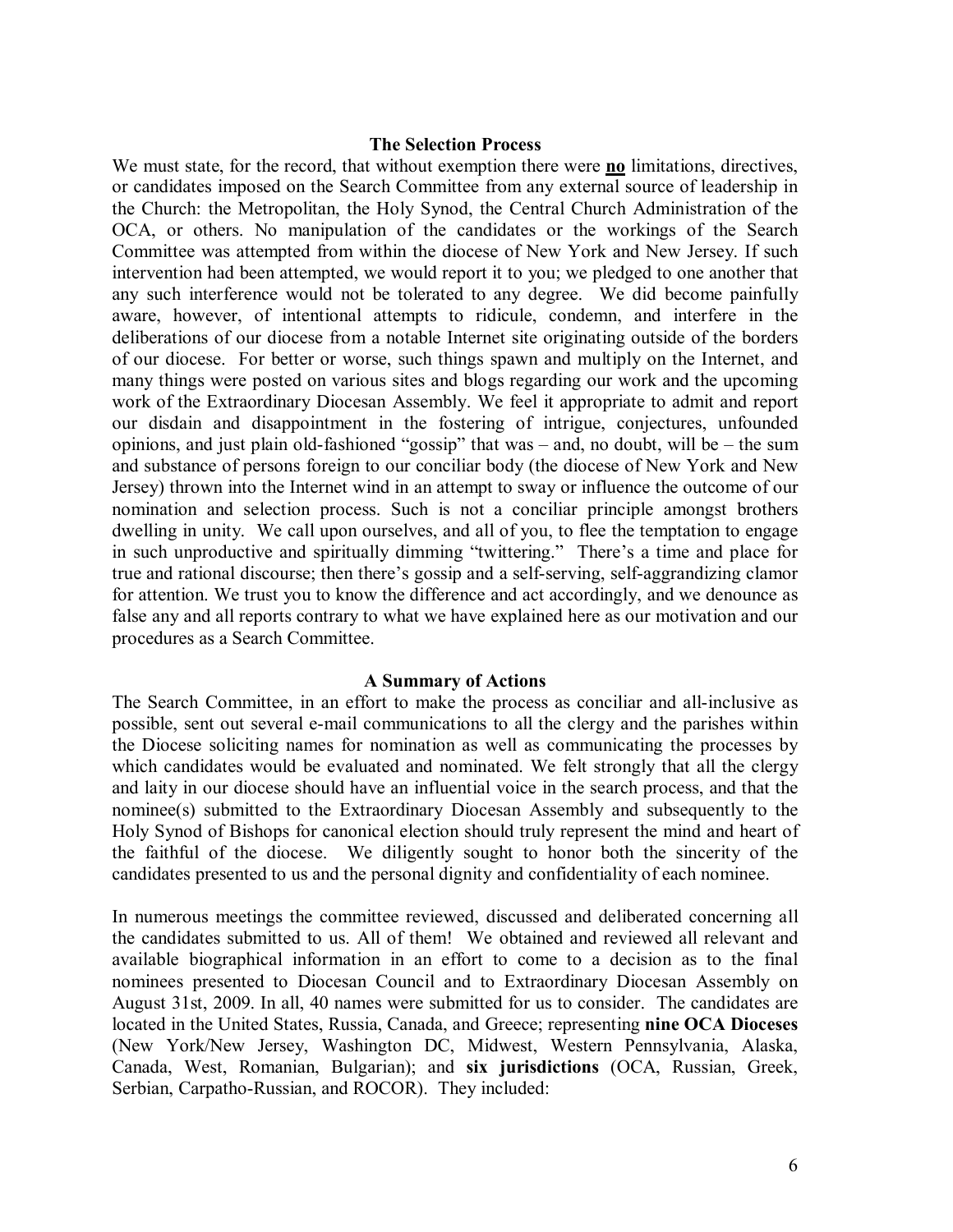- 1 Bishop Elect
- 1 Retired Bishop
- 33 Priests (various ranks: monastic, celibate, widowed)
- 2 Deacons
- 2 Non-ordained Monks
- 1 Layman

In addition to the mandates of Holy Canons and the Statutes of the Orthodox Church in America, the following criteria for evaluation were established through extensive and careful deliberation:

- 1) character, demeanor, and competence to fervently strive to know, guide, care, and pray for those committed to his care with paternal love
- 2) breadth of Orthodox theological education and secular education
- 3) pastoral experience (minimum 10 years)
- 4) administrative experience and demonstrated effectiveness
- 5) psychological and physical stability
- 6) communication skills
- 7) ability to promote witness, evangelization, and church growth ministries

Each candidate was exhaustively considered, discussed, and evaluated. This was an effort to evaluate and recommend. It was neither competitive nor comparative. Each candidate was given an individual evaluation in regard to the criteria established. Our goal was to identify those who met the criteria. We were uninterested in either ranking the nominees or making a recommendation as to our preference in a 1, 2, 3 manner. This was not our charge or task. Rather, we wanted to present those nominees to the Extraordinary Diocesan Assembly whom we could, in good and clear conscience, recommend based upon our review and evaluation.

The Search Committee had wanted to recommend two names to the Extraordinary Diocesan Assembly to avoid any dilution of the vote which would deny any nominee from receiving either the two-thirds vote required for a first ballot nomination of a single candidate, or the 40% required on the second and last ballot for two names to be submitted to the Holy Synod of Bishops for election. At that time, there were five candidates identified for recommendation by the Search Committee using the criteria set forth. They were (in order of rank and seniority):

> His Grace, Bishop Seraphim (Sigrist) Igumen Irenee (Rochon) Archpriest Michael Dahulich Archpriest David Mahaffey Archpriest David Brum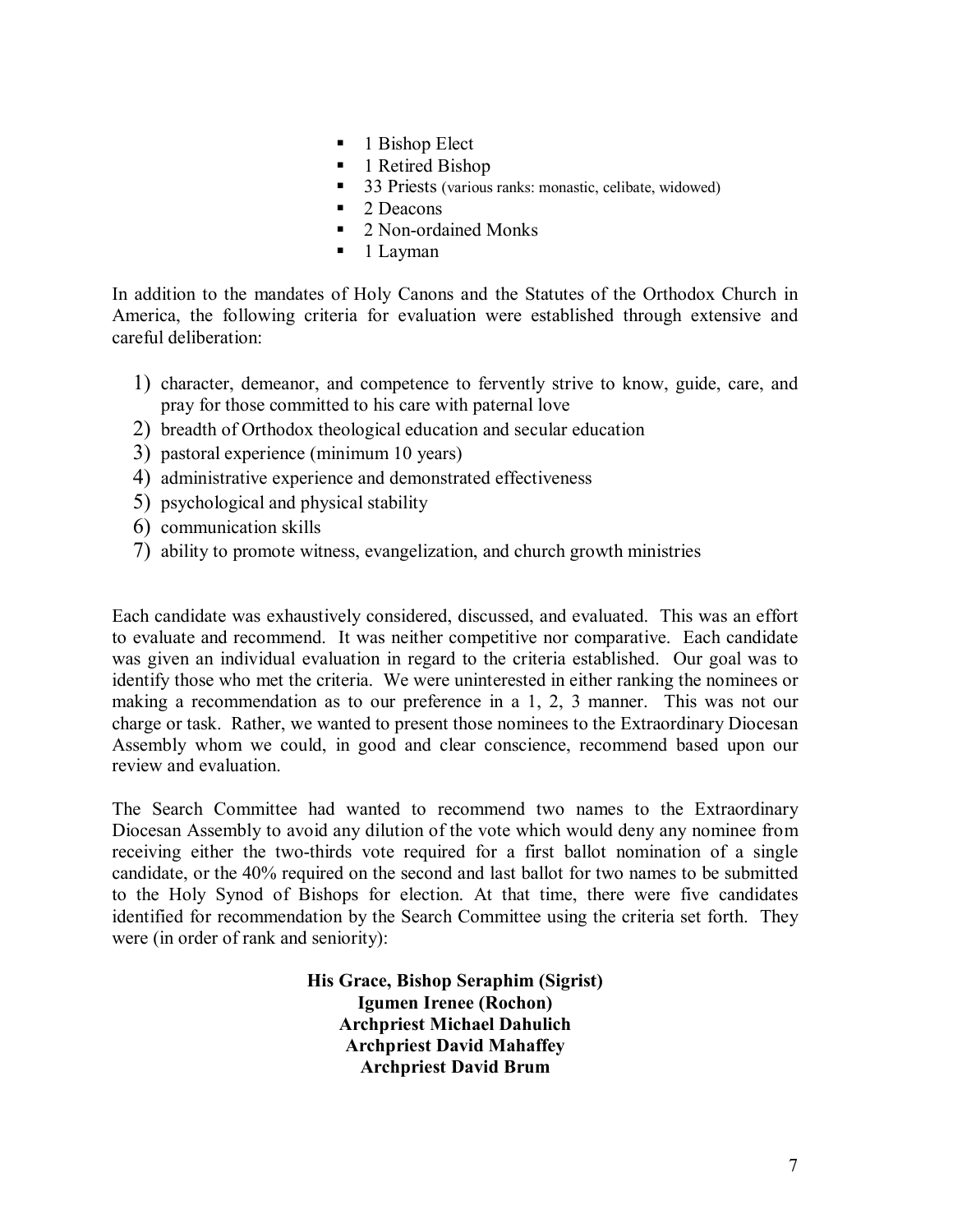Five candidates were identified, instead of two, due to the possibility that any of them might decline to be considered for, or accept the nomination as, Bishop of New York and New Jersey. Recently, Igumen Irenee (Rochon) and His Grace, Bishop Seraphim (Sigrist) have withdrawn their names from consideration and declined to be nominated.

Therefore, the Search Committee, following in-depth interviews with the candidates, resolved to present all three remaining candidates as nominees for the office of Bishop of New York and New Jersey to be voted on at the Extraordinary Diocesan Assembly on August 31st:

(by date of ordination to the Priesthood)

| <b>Archpriest Michael Dahulich</b> | (Ordained, 1973) |
|------------------------------------|------------------|
| <b>Archpriest David Mahaffey</b>   | (Ordained, 1993) |
| <b>Archpriest David Brum</b>       | (Vested, 1997)   |

In addition, at the Extraordinary Diocesan Assembly nominations will be accepted from the floor as required by paragraph 4 of the "INSTRUCTIONS CONCERNING THE ELECTION OF THE RULING BISHOP," approved by the Lesser Synod of Bishops on March 10, 1972 and revised by the Lesser Synod of Bishops on April 21, 1972:

> The Chairman shall call on the Nominating Committee to present the names of the candidates. Names may be added from the floor, but there shall be no speeches in support or criticism of any candidates. If any nominee is non-eligible in virtue of the Holy Canons or the Statutes, the Locum tenens shall announce it and his ruling shall be duly recorded in the minutes. Once the nominations are closed, the list of names of candidates shall be placed before the Assembly and voting commences.

Biographies of Archpriest Michael Dahulich, Archpriest David Mahaffey, and Archpriest David Brum are being sent as attachments along with this memorandum. We fervently urge all clergy and laity of the Diocese of New York and New Jersey to give them diligent reading, study and prayerful reflection in preparation for the Extraordinary Assembly.

In a separate email attachment, all clergy of the diocese will receive the procedures that will be followed during Extraordinary Diocesan Assembly. It is imperative that all clergy and lay delegates to the Assembly study them in advance and bring them to the Assembly.